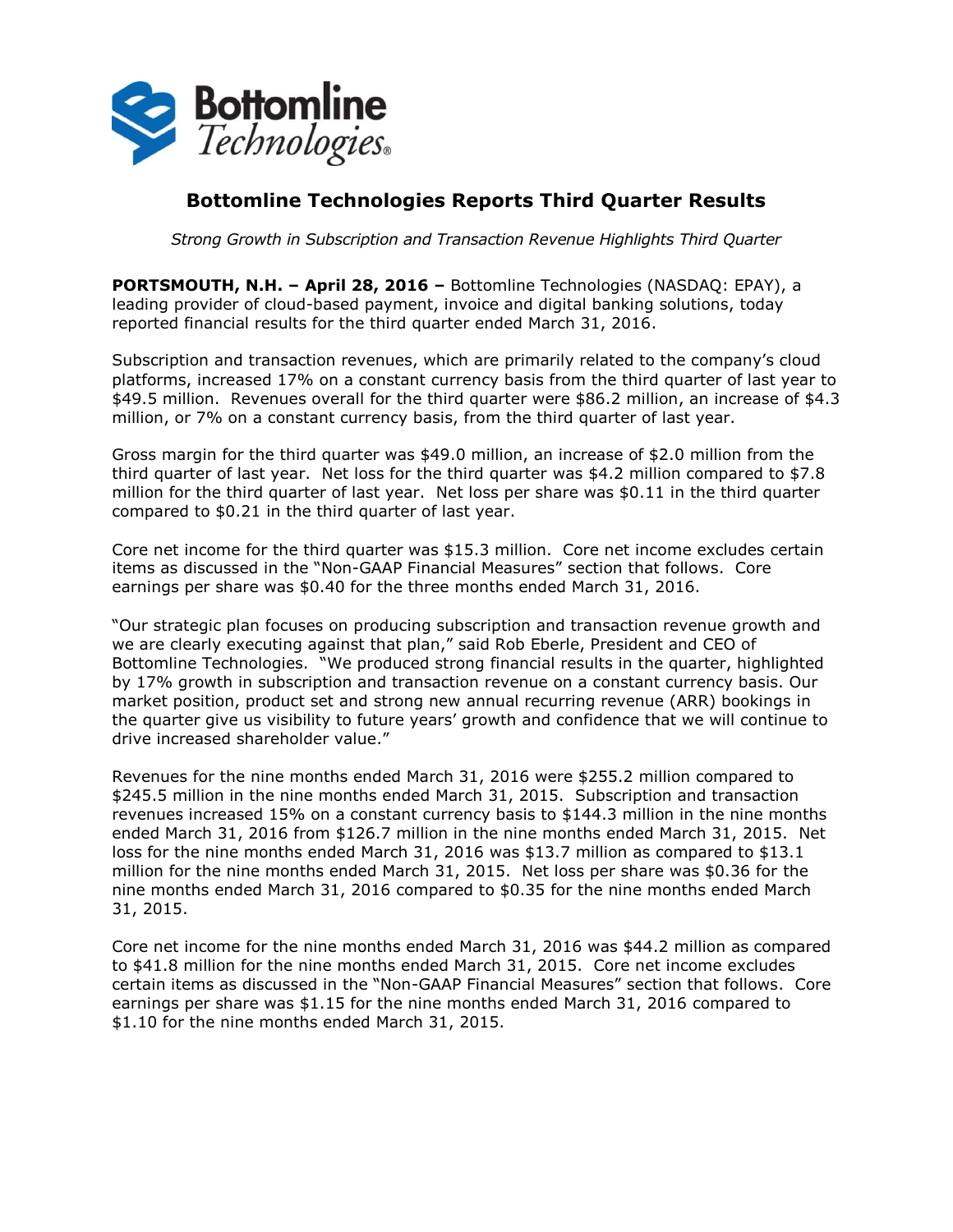## **Third Quarter Customer Highlights**

- Twenty-four leading institutions selected Paymode-X, Bottomline's leading cloudbased payments automation platform.
- Signed five new Digital Banking deals, enabling banks to compete and win business in their corporate and SMB segments by deploying innovative digital capabilities.
- Chosen by nine leading organizations, including National Claim Services and Atlas Financial Holdings, to provide Bottomline's cloud-based legal spend management solutions to automate, manage and control their legal spend.
- Companies such as MetroBank and Trailstone Plc selected Bottomline's Financial Messaging solution to improve operating efficiencies and optimize the effectiveness of their financial transactions by utilizing the SWIFT global network.
- Organizations such as BankUnited, Acclaris and TD Ameritrade Trust chose Bottomline's payment automation solutions to extend their payments capabilities and improve efficiencies.

## **Third Quarter Strategic Corporate Highlights**

- Awarded Best Technology Initiative of the Year, as recognized by The Card and Payment Awards 2016. This prestigious award ceremony recognizes excellence and innovation in the UK and Irish card and payments industry. Judged by an independent panel of industry experts, Bottomline was selected from initial submissions and shortlisted against six influential and dominant contenders to achieve this impressive award. The Best Technology Initiative award recognized Bottomline Technologies Agency Services as a solution that delivers innovation in payments.
- Named a top 100 global provider of risk and compliance technologies on the 2016 Chartis RiskTech100® report. Bottomline offers a variety of Cyber Fraud and Risk Management solutions that earned the company its position on this prestigious list, including anti-money laundering, compliance monitoring and management and enterprise case management solutions.
- Announced that the Paymode-X electronic payment network had achieved accelerated adoption and record growth in 2015. Paymode-X surpassed 330,000 network members and processed more than \$182 billion in spend in 2015. The combination of new partnerships, product innovation, and a growing network deepens the value of the platform by broadening its reach and further simplifying payment automation for more businesses.
- Expanded the capabilities of the Healthcare Privacy and Data Security solution to enable hospitals to better protect themselves and their patients' data from the growing threat posed by the misuse of valid user credentials. The enhanced user behavior analytics, profiling and risk scoring engine allows healthcare organizations to more effectively detect user behavior changes, showing the shift from appropriate use to inappropriate reconnaissance and data collection in real-time.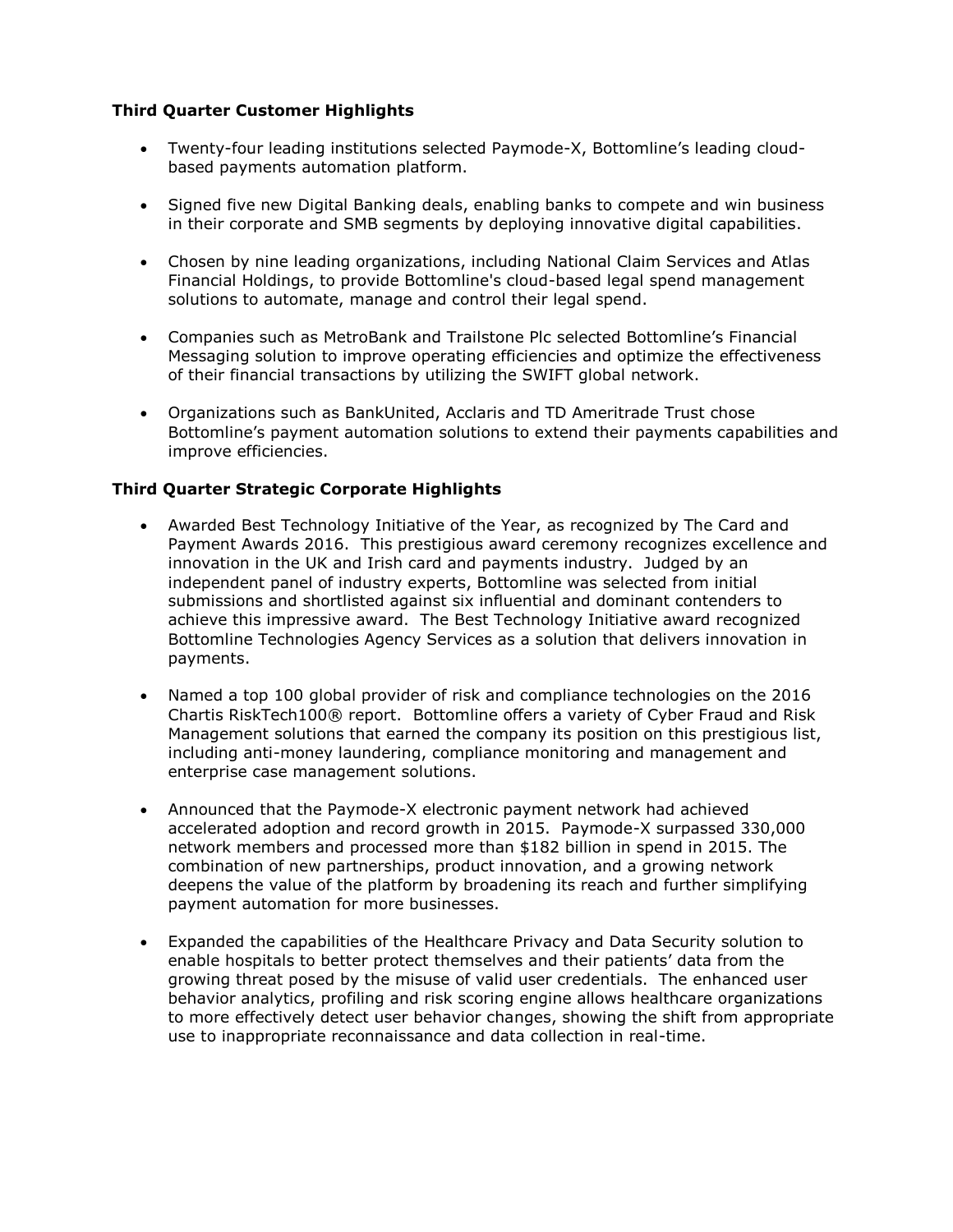## **Non-GAAP Financial Measures**

We have presented supplemental non-GAAP financial measures as part of this earnings release. The presentation of this non-GAAP financial information should not be considered in isolation from, or as a substitute for, our financial results presented in accordance with GAAP. Core net income, core earnings per share and constant currency information are non-GAAP financial measures.

Core net income and core earnings per share exclude certain items, specifically amortization of intangible assets, stock-based compensation, acquisition and integration-related expenses, restructuring related costs, minimum pension liability adjustments, non-core charges associated with the convertible notes, global ERP system implementation costs and other non-core or non-recurring gains or losses that arise from time to time.

Non-core charges associated with our convertible notes consist of the amortization of debt issuance and debt discount costs. Acquisition and integration-related expenses include legal and professional fees and other direct transaction costs associated with our business and asset acquisitions, costs associated with integrating acquired businesses, including costs for transitional employees or services, integration related professional services costs and other incremental charges we incur as a direct result of our acquisition and integration efforts. Global enterprise resource planning (ERP) system implementation costs relate to direct and incremental costs incurred in connection with our implementation of a new, global ERP solution and the related technology infrastructure. In computing diluted core earnings per share, we exclude the effect of shares issuable under our convertible notes to the extent that any such dilution would be offset by our note hedges; the note hedges would be considered an anti-dilutive security under GAAP.

Periodically, such as in periods that include significant foreign currency volatility, we present certain metrics on a "constant currency" basis, to show the impact of period to period results normalized for the impact of foreign currency rate changes. We calculate constant currency information by translating prior period financial results using current period foreign exchange rates.

We believe that these supplemental non-GAAP financial measures are useful to investors because they allow for an evaluation of the company with a focus on the performance of its core operations, including more meaningful comparisons of financial results to historical periods and to the financial results of less acquisitive peer and competitor companies. Our executive management team uses these same non-GAAP financial measures internally to assess the ongoing performance of the company. Additionally, the same non-GAAP information is used for planning purposes, including the preparation of operating budgets and in communications with our board of directors with respect to our core financial performance. Since this information is not a GAAP measurement of financial performance, there are material limitations to its usefulness on a stand-alone basis, including the lack of comparability of this presentation to the GAAP financial results of other companies.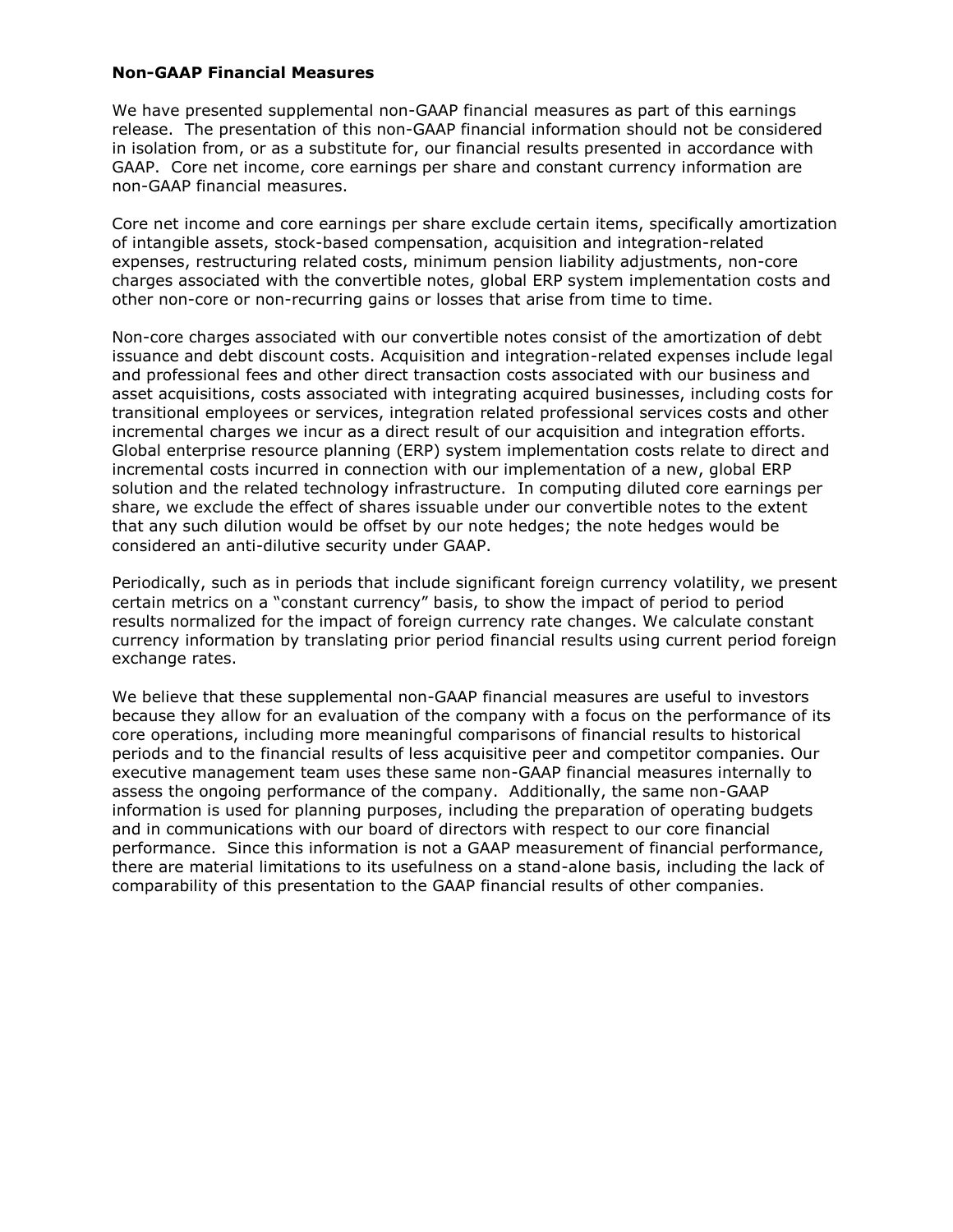A reconciliation of our GAAP results to our non-GAAP results for the three and nine months ended March 31, 2016 and 2015 is as follows:

|                                                 | <b>Three Months Ended</b><br>March 31, |         |                | <b>Nine Months Ended</b><br>March 31, |      |           |    |          |
|-------------------------------------------------|----------------------------------------|---------|----------------|---------------------------------------|------|-----------|----|----------|
|                                                 |                                        | 2016    | 2015           |                                       | 2016 |           |    | 2015     |
|                                                 |                                        |         | (in thousands) |                                       |      |           |    |          |
| GAAP net loss                                   | \$                                     | (4,230) | \$             | (7,830)                               | \$   | (13, 722) | \$ | (13,060) |
| Amortization of intangible assets               |                                        | 7.226   |                | 8,002                                 |      | 21,720    |    | 22,186   |
| Stock-based compensation expense                |                                        | 7,628   |                | 7.134                                 |      | 23,094    |    | 19,563   |
| Acquisition and integration related expenses    |                                        | 305     |                | 846                                   |      | 574       |    | 2,553    |
| Restructuring expenses                          |                                        | 48      |                | 1,074                                 |      | 922       |    | 1,346    |
| Global ERP system implementation costs          |                                        | 1,040   |                |                                       |      | 1,819     |    |          |
| Minimum pension liability adjustments           |                                        | 66      |                | 21                                    |      | 140       |    | 42       |
| Amortization of debt issuance and debt discount |                                        |         |                |                                       |      |           |    |          |
| costs                                           |                                        | 3,265   |                | 3,061                                 |      | 9,639     |    | 9,038    |
| Other non-core expense                          |                                        |         |                | 145                                   |      |           |    | 145      |
| Core net income                                 |                                        | 15,348  |                | 12,453                                |      | 44,186    |    | 41,813   |

The table below is a comparative summary of our total revenues and our subscription and transaction revenues shown with a constant currency growth rate:

|                                              |                | Three Months |            |          |          |             |
|----------------------------------------------|----------------|--------------|------------|----------|----------|-------------|
|                                              | Ended          |              | % Increase |          |          |             |
|                                              | March 31,      |              |            |          | Constant |             |
|                                              |                | 2016         |            | 2015     | GAAP     | Rates $(1)$ |
|                                              | (in thousands) |              |            |          |          |             |
| <b>Subscription and Transaction Revenues</b> |                | \$49,488     |            | \$42,926 | 15%      | 17%         |
| <b>Total Revenues</b>                        |                | 86,233       |            | 81.951   | 5%       | 7%          |

|                                              | Nine Months Ended |                     | % Increase |             |
|----------------------------------------------|-------------------|---------------------|------------|-------------|
|                                              | March 31,         |                     |            | Constant    |
|                                              | 2016              | 2015                | GAAP       | Rates $(1)$ |
|                                              |                   | (in thousands)      |            |             |
| <b>Subscription and Transaction Revenues</b> |                   | \$144,317 \$126,662 | 14%        | 15%         |

1) Constant currency information compares results between periods assuming exchange rates had remained constant period-over-period. We calculate constant currency information by translating priorperiod results using current-year GAAP foreign exchange rates.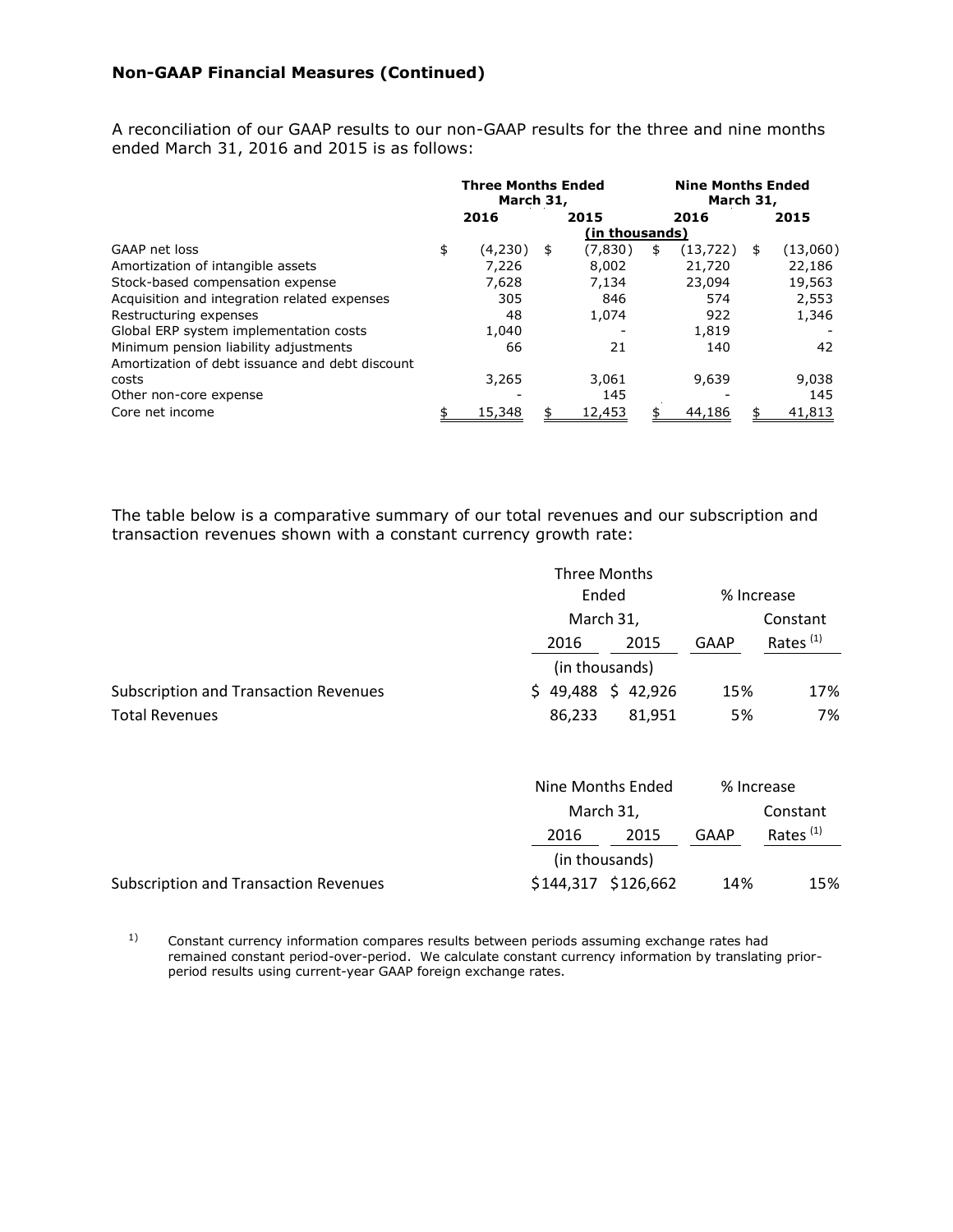## **About Bottomline Technologies**

Bottomline Technologies (NASDAQ: EPAY) powers mission-critical business transactions. We help our customers optimize financially-oriented operations and build deeper customer and partner relationships by providing a trusted and easy-to-use set of cloud-based digital banking, fraud prevention, payment, financial document, insurance, and healthcare solutions. Over 10,000 corporations, financial institutions, and banks benefit from Bottomline solutions. Headquartered in the United States, Bottomline also maintains offices in Europe and Asia-Pacific. For more information, visit our website at [www.bottomline.com.](http://www.bottomline.com/)

Bottomline Technologies, Paymode-X and the BT logo are trademarks of Bottomline Technologies (de), Inc. which are registered in certain jurisdictions. All other brand/product names are trademarks of their respective holders.

In connection with this earning's release and our associated conference call, we will be posting additional material financial information (such as financial results, non-GAAP financial projections and GAAP to non-GAAP reconciliations) within the "Investors" section of our website at [www.bottomline.com/us/about/investors.](http://www.bottomline.com/us/about/investors)

## *Cautionary Language*

*This press release may contain "forward-looking statements" within the meaning of the Private Securities Litigation Reform Act of 1995, including statements reflecting our expectations about our ability to execute on our strategic plans, achieve future growth and profitability, expand margins and increase shareholder value. Any statements that are not statements of historical fact (including but not limited to statements containing the words "believes," "plans," "anticipates," "expects," "look forward", "confident", "estimates" and similar expressions) should be considered to be forward-looking statements. Actual results may differ materially from those indicated by such forward-looking statements as a result of various important factors including, among others, competition, market demand, technological change, strategic relationships, recent acquisitions, international operations and general economic conditions. For additional discussion of factors that could impact Bottomline Technologies' operational and financial results, refer to our Form 10-K for the fiscal year ended June 30, 2015 and the subsequently filed Form 10-Q's and Form 8-K's or amendments thereto. Any forward-looking statements represent our views only as of today and should not be relied upon as representing our views as of any subsequent date. We do not assume any obligation to update any forward-looking statements.*

## **Media Contact:**

Rick Booth Bottomline Technologies 603-501-6270 rbooth@bottomline.com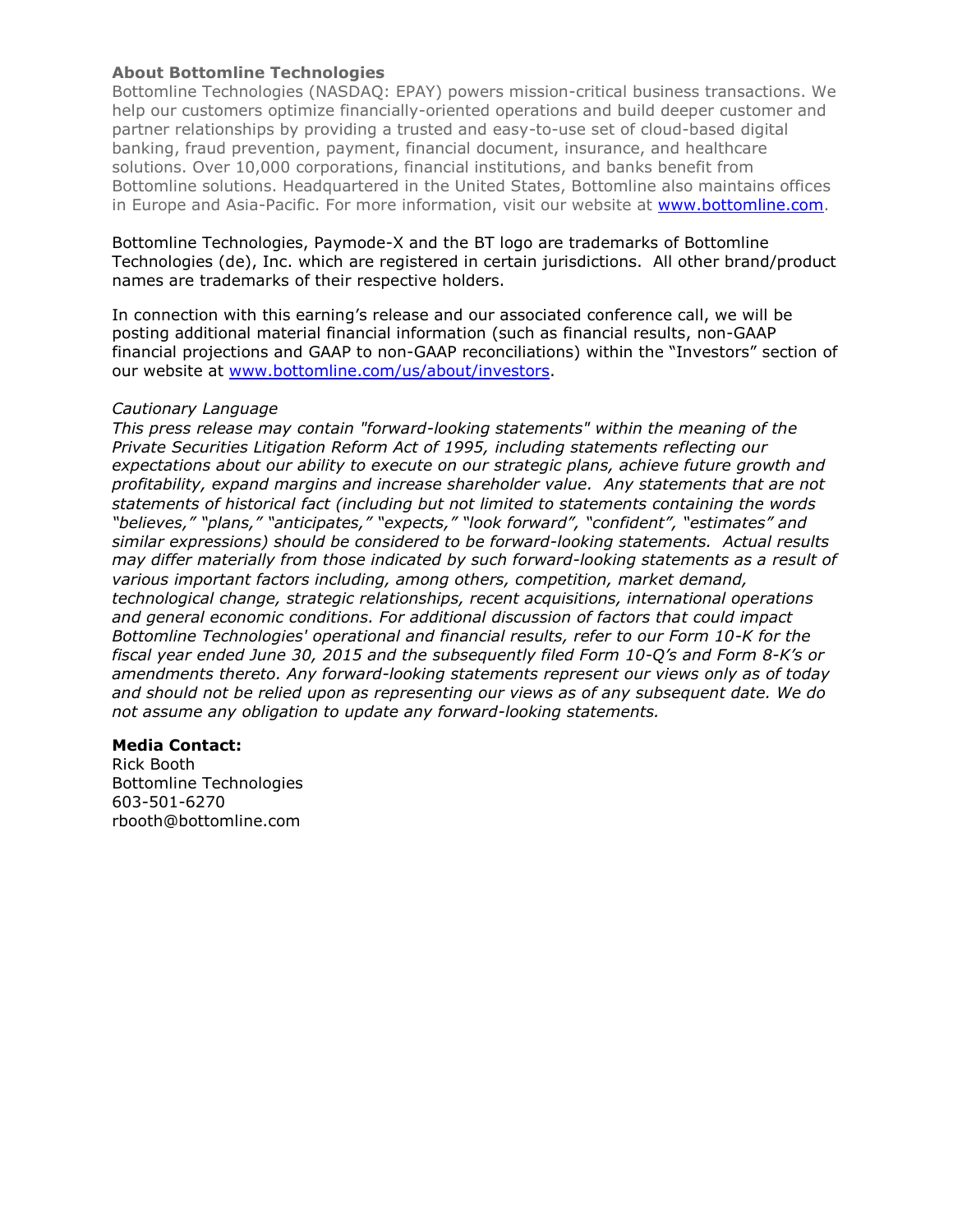#### **Bottomline Technologies**

# Unaudited Condensed Consolidated Statement of Operations

(in thousands, except per share amounts)

|                                                                                                                                                      | Three Months Ended<br>March 31, |                                    |          |                                    |
|------------------------------------------------------------------------------------------------------------------------------------------------------|---------------------------------|------------------------------------|----------|------------------------------------|
|                                                                                                                                                      |                                 | 2016                               |          | 2015                               |
| Revenues:<br>Subscriptions and transactions<br>Software licenses<br>Service and maintenance<br>Other                                                 | \$                              | 49,488<br>5,777<br>29,100<br>1,868 | \$       | 42,926<br>5,074<br>32,124<br>1,827 |
| Total revenues                                                                                                                                       |                                 | 86,233                             |          | 81,951                             |
| Cost of revenues:<br>Subscriptions and transactions<br>Software licenses<br>Service and maintenance<br>Other                                         |                                 | 22,461<br>165<br>13,276<br>1,317   |          | 19,582<br>371<br>13,675<br>1,285   |
| Total cost of revenues                                                                                                                               |                                 | 37,219                             |          | 34,913                             |
| Gross profit                                                                                                                                         |                                 | 49,014                             |          | 47,038                             |
| Operating expenses:<br>Sales and marketing<br>Product development and engineering<br>General and administrative<br>Amortization of intangible assets |                                 | 20,419<br>11,934<br>9,790<br>7,226 |          | 20,248<br>12,716<br>8,882<br>8,002 |
| Total operating expenses                                                                                                                             |                                 | 49,369                             |          | 49,848                             |
| Loss from operations                                                                                                                                 |                                 | (355)                              |          | (2,810)                            |
| Other expense, net                                                                                                                                   |                                 | (3,882)                            |          | (4,600)                            |
| Loss before income taxes<br>Income tax (benefit) provision                                                                                           |                                 | (4, 237)<br>(7)                    |          | (7, 410)<br>420                    |
| Net loss                                                                                                                                             | \$                              | (4,230)                            | \$       | (7, 830)                           |
| Basic and diluted net loss per share:                                                                                                                | \$                              | (0.11)                             | \$       | (0.21)                             |
| Shares used in computing basic and diluted net loss per share:                                                                                       |                                 | 38,101                             |          | 37,762                             |
| Core net income (1)<br>Diluted core net income per share <sup>(2)</sup>                                                                              | \$<br>\$                        | 15,348<br>0.40                     | \$<br>\$ | 12,453<br>0.33                     |

<sup>1)</sup> Core net income for the three months ended March 31, 2016 and 2015 excludes charges for amortization of intangible assets of \$7,226 and \$8,002, acquisition and integration-related expenses of \$305 and \$846, restructuring expenses of \$48 and \$1,074, stock-based compensation of \$7,628 and \$7,134, minimum pension liability adjustments of \$66 and \$21, global ERP system implementation costs of \$1,040 and \$0, noncore charges associated with our convertible notes of \$3,265 and \$3,061 and other non-core expenses of \$0 and \$145.

<sup>2)</sup> Shares used in computing diluted core earnings per share were 38,657 and 38,121 for the three months ended March 31, 2016 and 2015, respectively. In computing diluted core earnings per share, we exclude the effect of shares issuable under our convertible notes to the extent that any such dilution would be offset by our note hedges; the note hedges would be considered an anti-dilutive security under GAAP.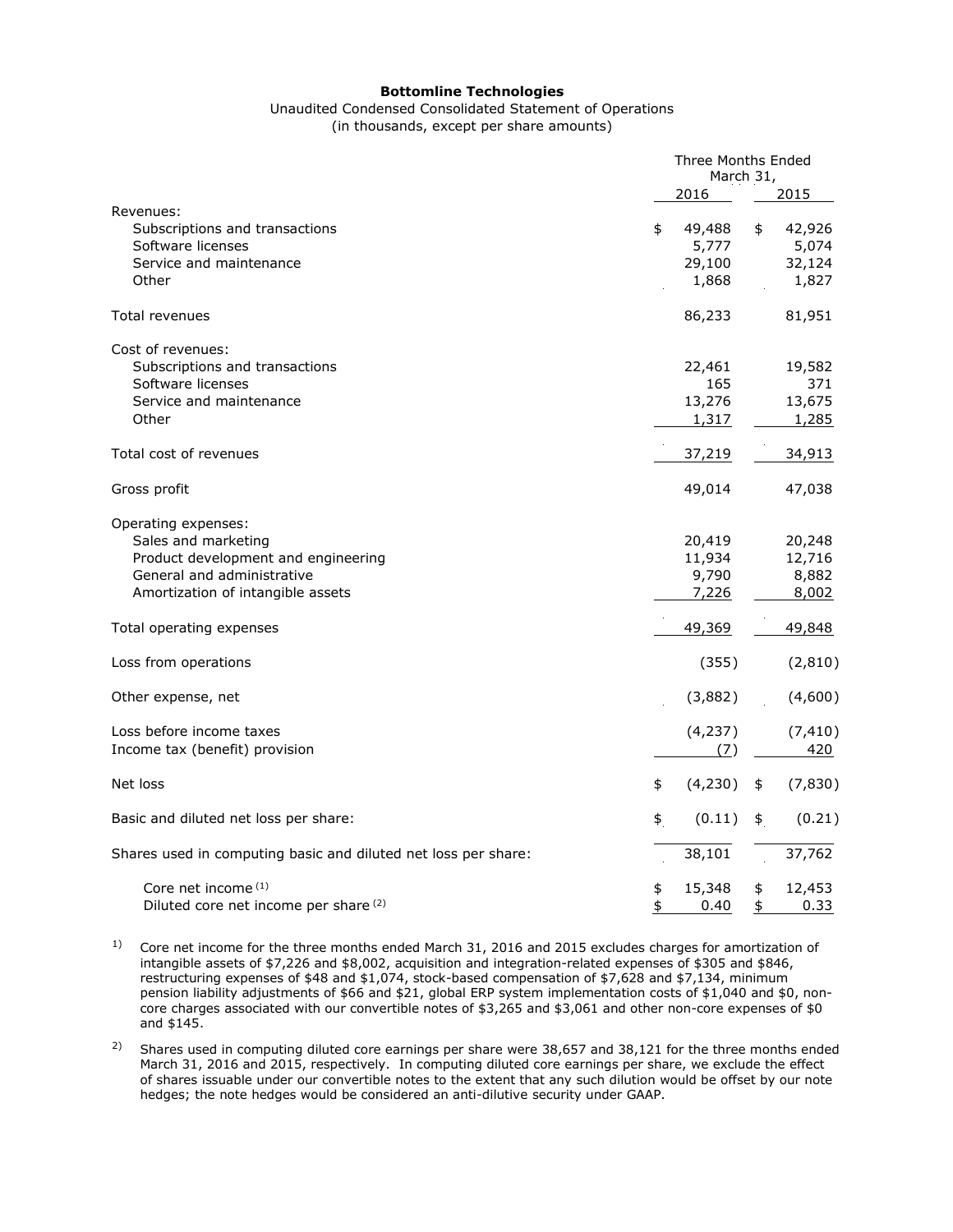#### **Bottomline Technologies**

#### Unaudited Condensed Consolidated Statement of Operations (in thousands, except per share amounts)

|                                                                | Nine Months Ended<br>March 31, |                         |  |
|----------------------------------------------------------------|--------------------------------|-------------------------|--|
|                                                                | 2016                           | 2015                    |  |
| Revenues:                                                      |                                |                         |  |
| Subscriptions and transactions                                 | \$144,317                      | \$126,662               |  |
| Software licenses                                              | 15,754                         | 16,155                  |  |
| Service and maintenance                                        | 89,797                         | 97,264                  |  |
| Other                                                          | 5,294                          | 5,438                   |  |
| Total revenues                                                 | 255,162                        | 245,519                 |  |
| Cost of revenues:                                              |                                |                         |  |
| Subscriptions and transactions                                 | 64,568                         | 58,699                  |  |
| Software licenses                                              | 741                            | 1,138                   |  |
| Service and maintenance                                        | 39,545                         | 39,647                  |  |
| Other                                                          | 3,807                          | 3,855                   |  |
| Total cost of revenues                                         | 108,661                        | 103,339                 |  |
| Gross profit                                                   | 146,501                        | 142,180                 |  |
| Operating expenses:                                            |                                |                         |  |
| Sales and marketing                                            | 62,854                         | 58,995                  |  |
| Product development and engineering                            | 34,959                         | 35,427                  |  |
| General and administrative                                     | 28,035                         | 25,962                  |  |
| Amortization of intangible assets                              | 21,720                         | 22,186                  |  |
| Total operating expenses                                       | 147,568                        | 142,570                 |  |
| Loss from operations                                           | (1,067)                        | (390)                   |  |
| Other expense, net                                             | (11, 409)                      | (11, 834)               |  |
| Loss before income taxes                                       | (12, 476)                      | (12, 224)               |  |
| Income tax provision                                           | 1,246                          | 836                     |  |
| Net loss                                                       | \$(13,722)                     | \$(13,060)              |  |
| Basic and diluted net loss per share:                          | (0.36)<br>\$                   | (0.35)<br>$\frac{1}{2}$ |  |
| Shares used in computing basic and diluted net loss per share: | 37,959                         | 37,723                  |  |
| Core net income (1)                                            | \$<br>44,186                   | \$<br>41,813            |  |
| Diluted core net income per share (2)                          | \$<br>1.15                     | \$<br>1.10              |  |

<sup>2)</sup> Shares used in computing diluted core earnings per share were 38,512 and 38,062 for the nine months ended March 31, 2016 and 2015, respectively. In computing diluted core earnings per share, we exclude the effect of shares issuable under our convertible notes to the extent that any such dilution would be offset by our note hedges; the note hedges would be considered an anti-dilutive security under GAAP.

<sup>&</sup>lt;sup>1)</sup> Core net income for the nine months ended March 31, 2016 and 2015 excludes charges for amortization of intangible assets of \$21,720 and \$22,186, acquisition and integration-related expenses of \$574 and \$2,553, restructuring expenses of \$922 and \$1,346, stock-based compensation of \$23,094 and \$19,563, minimum pension liability adjustments of \$140 and \$42, global ERP system implementation costs of \$1,819 and \$0, non-core charges associated with our convertible notes of \$9,639 and \$9,038 and other non-core expenses of \$0 and \$145.